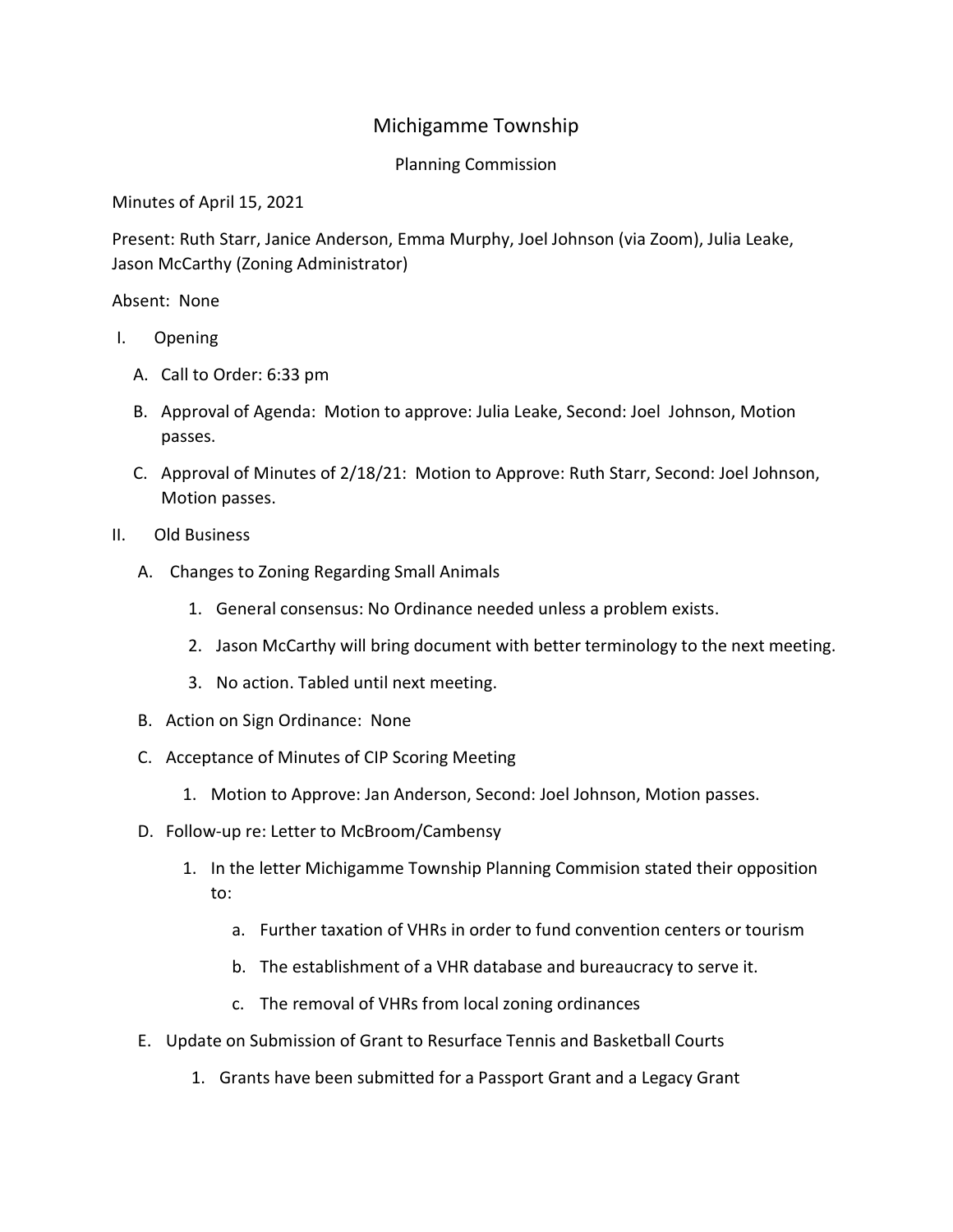- 2. Contact person at State of Michigan identified areas where more information is needed. Areas revised and Passport Grant resubmitted.
- 3. Final submission with corrections May 15, 2021
- III. New Business
	- A. Role of Zoning Administrator vs Planning Commission
		- 1. If application is compliant, Zoning Administrator can approve it without Zoning Commission. A copy of each approved zoning application should be brought to next Zoning Commission meeting.
		- 2. Conditional Uses must be approved by the Zoning Commission.
	- B. Blight Tour
		- 1. Blight Tour will be on Saturday, May 15, 2021 at 9:00 am with William Seppanen, Janice Anderson, and Jason McCarthy attending.
		- 2. Future Blight Tours will not require all members of the Zoning Commission to be present. Rather, only one of us needed, and we will take turns to accompany William Seppanen and Jason McCarthy.
	- C. Revision of Zoning Ordinances
		- 1. It is recommended that Jason McCarthy work together with Bob DellAngelo to update language in Zoning Ordinances
		- 2. It was recommended by Julia Leake that it is not advisable for the entire revised Zoning Ordinance document to sent to the Michigamme Township Board all at once. Rather, that sections that have been completed be sent to the Township Board as they are completed. This would allow for board members to thoroughly read and understand the zoning ordinance revisions.
	- D. Discuss Implementation of Master Plan (once approved)
		- 1. Jan Anderson suggested that a portion of each Zoning Commission meeting be devoted to discussion and brainstorming one section of the Master Plan.
		- 2. A checklist should be developed to determine which of the objectives have been met.
	- E. New Zoning Permits
		- 1. Fritz and Ramona Curth, 208 Brown Road, Screen Porch, 52-09-328-017-00
		- 2. Nate Smith, 106 Green Road, Deck, 52-09-327-005-00